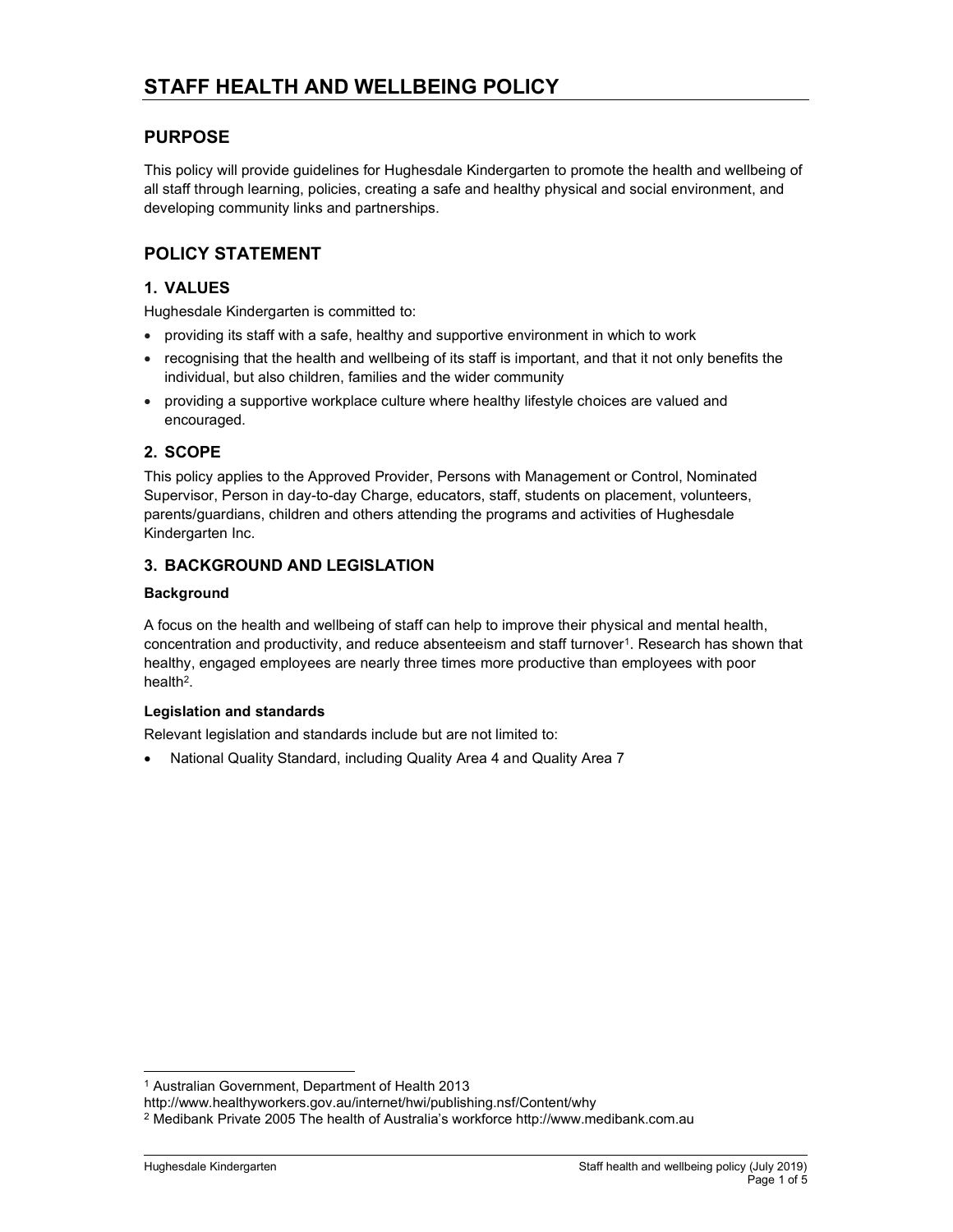## 4. DEFINITIONS

Definitions of terms regularly used in policies for the early childhood education and care sector – e.g. Approved Provider, Nominated Supervisor, Regulatory Authority etc. are provided in the General Definitions section of this manual and can be referred to as required.

### 5. SOURCES AND RELATED POLICIES

#### Sources

The Department of Education and Training: Principles for Health and Wellbeing

#### Service policies

- Child Safe Environment Policy
- Code of Conduct Policy
- Emergency and Evacuation Policy
- Incident, Injury, Trauma and Illness Policy
- Occupational Health and Safety policy
- Participation of Volunteers and Students Policy
- Privacy and Confidentiality Policy
- Staffing Policy

### Related Documents

- DET Principles for Health and Wellbeing
- Healthy Together Achievement Program for Workplaces
- Heart Foundation: Workplace Wellness
- Healthy Workers Initiative

### PROCEDURES

### The Approved Provider and Persons with Management and Control are responsible for:

- ensuring all staff are accepted and valued as individuals and professionals
- ensuring effective health and wellbeing communication channels are in place
- enabling and cultivating a workplace culture that promotes connectedness, is inclusive and provides support
- recognising staff for the work they do and providing relevant and regular feedback
- providing professional development and resources as required, to support staff to enhance knowledge of their own health
- ensuring that all staff, volunteers and visiting students are aware of the policy at induction and have the opportunity to provide feedback
- ensuring that this policy is available to all staff and easy to access
- monitoring the implementation of this policy
- ensuring that all staff are encouraged to contribute in reviewing this policy
- discussing any changes to the policy.

#### Other staff are responsible for:

- reading, fully understanding and actioning the Staff Health and Wellbeing Policy in their work roles
- supporting the policy to ensure that the workplace culture is supportive and positive for staff health and wellbeing
- being respectful of each other
- complying with this policy at all times while completing work related duties
- informing management if they believe the policy is not being followed.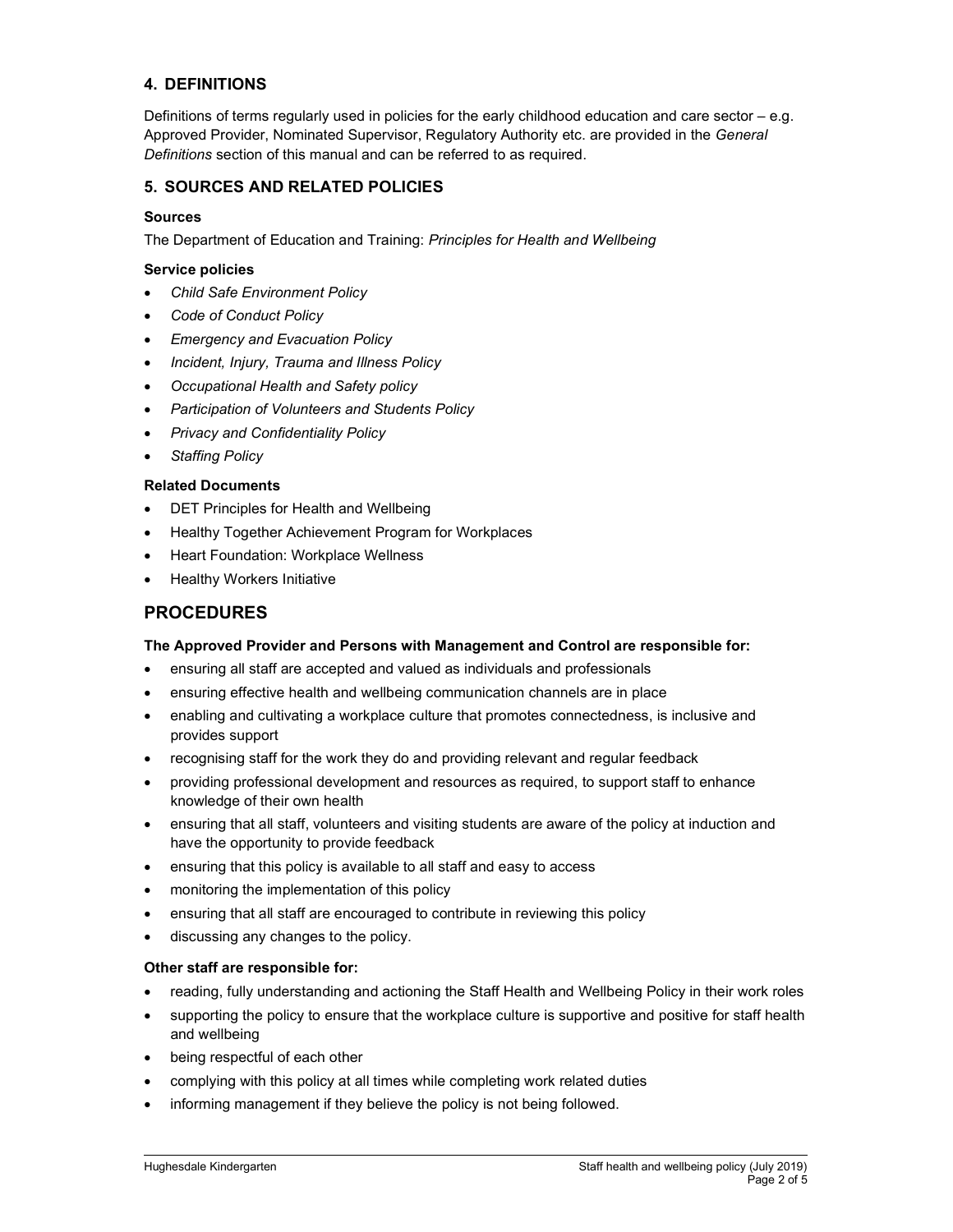### Our workplace will:

- provide a healthy physical and social environment, promote awareness of key health issues for staff and support
	- − healthy eating and oral health
	- − physical activity
	- − tobacco control/smoke free environment
	- − safe environments
	- − mental health and wellbeing
	- − sun protection

− encourage staff to provide input into health and wellbeing initiatives within and outside the service

## MONITORING AND REVIEW

The Staff Health and Wellbeing Policy will be monitored by educators, staff, and management. It will be reviewed at least once every 2 years as part of a policy review schedule.

## **ATTACHMENTS**

Attachment 1: Additional Work Hours

## AUTHORISATION

The policy was adopted by the Approved Provider of Hughesdale Kindergarten on 30 July 2021.

## REVIEW DATE: 30/07/2023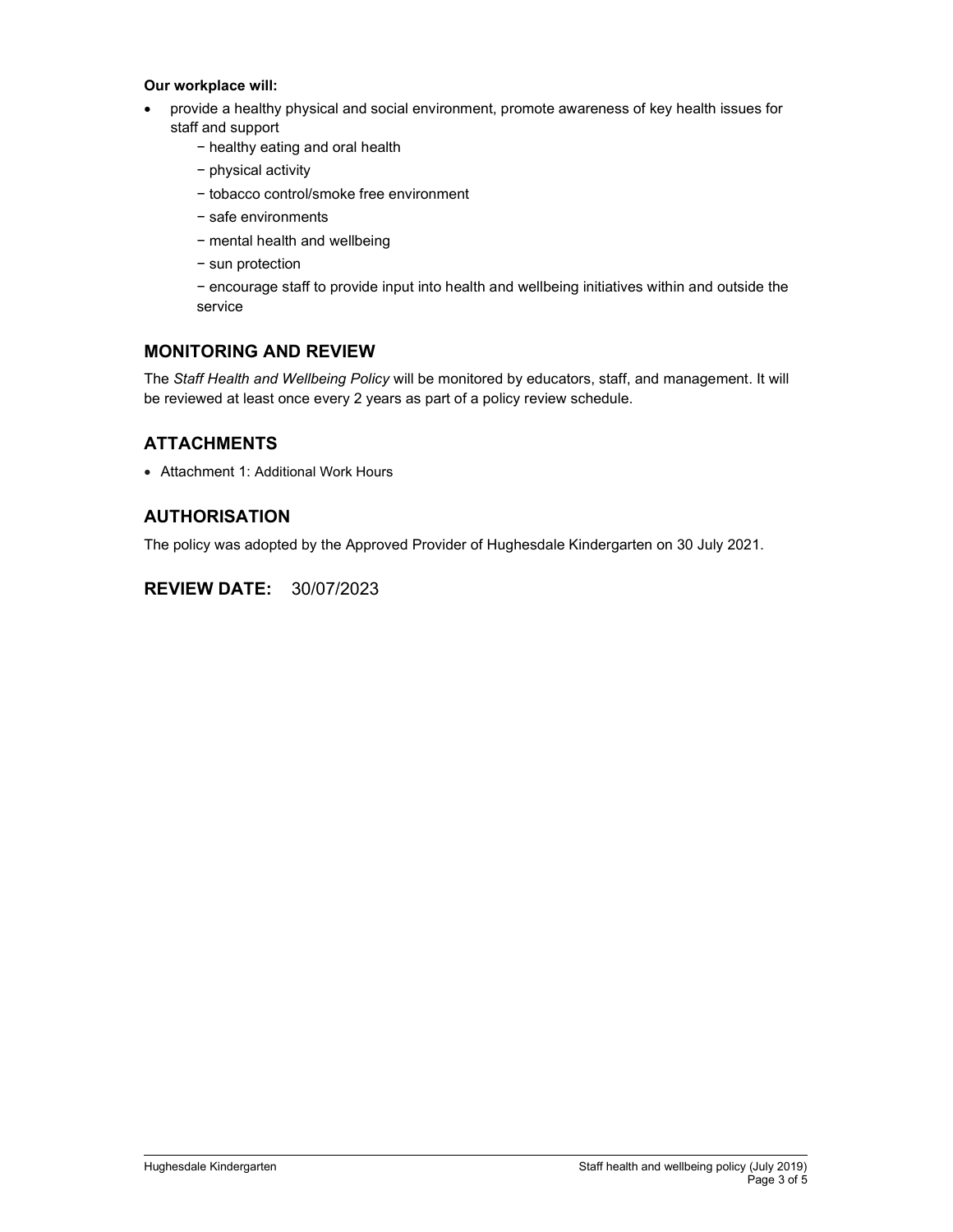# ATTACHMENT 1

# Additional work hours

The Victorian Early Childhood and Educators Agreement 2016 (VECTEA) specifies when employees may be required to work additional hours and when overtime rates may be applied.

The VECTEA states that 'the ordinary hours of work will be 38 hours per week worked on any day from Monday to Friday between 7.00 am and 6.00 pm.'

The Hughesdale Kindergarten Committee of Management provides the following additional guidelines for staff.

| <b>MEETING/WORK TYPE</b>                                                        | <b>CONDITIONS</b>                                                                                           | <b>EARLY CHILDHOOD</b><br><b>TEACHER</b>                                                                                                                  | <b>EARLY CHILDHOOD</b><br><b>ASSISTANT</b>                                                            |
|---------------------------------------------------------------------------------|-------------------------------------------------------------------------------------------------------------|-----------------------------------------------------------------------------------------------------------------------------------------------------------|-------------------------------------------------------------------------------------------------------|
| Staff meetings                                                                  | Overtime after 6pm                                                                                          | Paid additional hours                                                                                                                                     | Paid additional hours                                                                                 |
| <b>Special Event Evenings</b><br>arranged by educators (i.e.<br>mother's night) |                                                                                                             | Paid additional hours                                                                                                                                     | Paid additional hours<br>OT after 6pm                                                                 |
| <b>Committee arranged</b><br>special events or meetings                         |                                                                                                             | No: not a requirement for the<br>employment position                                                                                                      | No: not a requirement for the<br>employment position                                                  |
| <b>Working bees</b>                                                             |                                                                                                             | No: attendance is voluntary                                                                                                                               |                                                                                                       |
| <b>Performance Reviews</b>                                                      |                                                                                                             | No: part of non-contact<br>hours allocation in<br>employment award is<br>completed during the day                                                         | No: part of non-contact<br>hours in employment award<br>is completed during the day                   |
| <b>Completion of transition</b><br><b>Statements</b>                            |                                                                                                             | Paid additional hours at a<br>minimum rate equal to the<br>funding provided by DET.<br>Any payment in excess of<br>this made by agreement of<br>Committee | NO: not a requirement of the<br>employment position                                                   |
| <b>Professional development</b><br>/ seminars training                          | Staff to apply to Kinder for<br>approval for funding PD<br>If approved Kinder will pay<br>the training cost | Not unless rostered to work<br>on the day of the PD, then<br>staff will be paid their normal<br>hours                                                     | Not unless rostered to work<br>on the day of the PD, then<br>staff will be paid their normal<br>hours |
| First Aid Training / Child<br><b>Protection etc</b>                             | If approved Kinder will pay<br>the training cost                                                            |                                                                                                                                                           |                                                                                                       |
| <b>Toilet Cleaning</b>                                                          | An employee required to<br>undertake toilet cleaning                                                        |                                                                                                                                                           | In 2021 Hughesdale Kinder<br>Executive committee agreed                                               |